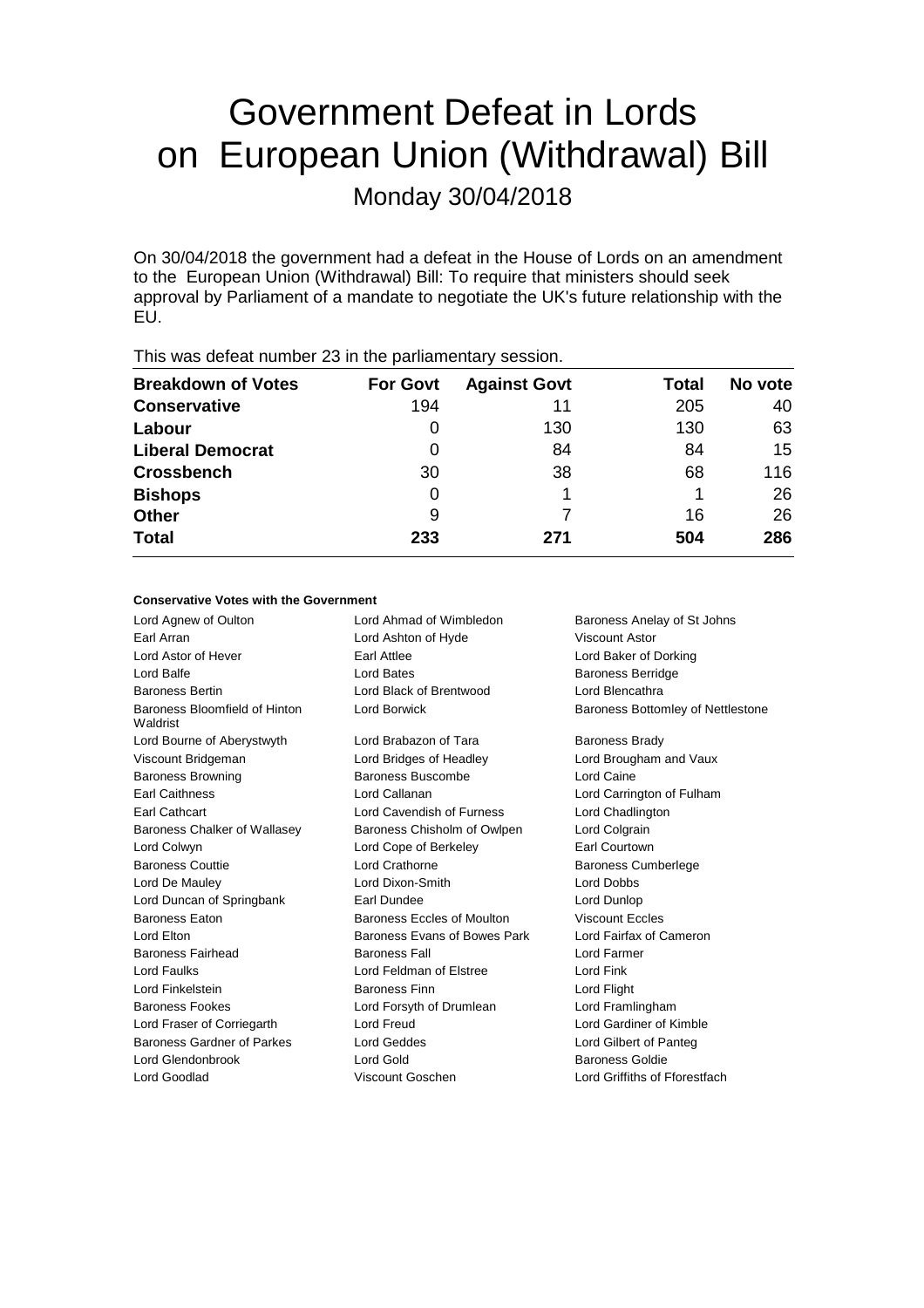Lord Hague of Richmond Lord Hamilton of Epsom Baroness Hanham Baroness Harding of Winscombe Lord Harris of Peckham Lord Hayward Baroness Helic Lord Henley Lord Hill of Oareford Baroness Hodgson of Abinger Lord Hodgson of Astley Abbotts Lord Holmes of Richmond Baroness Hooper Lord Horam Lord Howard of Lympne Lord Howard of Rising **Earl Howe** Earl Howe **Lord Howell of Guildford** Lord Hunt of Wirral **Lord James of Blackheath** Baroness Jenkin of Kennington Lord Keen of Elie **Lord King of Bridgwater** Lord Kirkham Lord Kirkhope of Harrogate Lord Lamont of Lerwick Lord Lang of Monkton Lord Leigh of Hurley **Lord Lexden** Earl Lindsay Lord Lingfield **Earl Liverpool** Earl Liverpool **Lord Livingston of Parkhead** Marquess of Lothian **Lord Lucas** Lord Lucas Lord Lupton Lord MacGregor of Pulham Market Lord Mackay of Clashfern Lord Magan of Castletown Lord Mancroft **Baroness Manzoor** Lord Marland Lord Maude of Horsham Baroness McGregor-Smith Lord McInnes of Kilwinning Baroness Mone **Baroness Mone Duke of Montrose Baroness Morris of Bolton** Lord Moynihan Lord Naseby Lord Nash Baroness Neville-Jones **Baroness Neville-Rolfe Baroness Newlove** Baroness Newlove Baroness Nicholson of Winterbourne Baroness Noakes Lord Norton of Louth Lord O'Shaughnessy **Baroness O'Cathain** Baroness Oppenheim-Barnes Lord Palumbo **Lord Patten Communist Lord Patten Baroness Pidding** Lord Polak Lord Popat Lord Porter of Spalding Lord Price **Lord Rana Constanting Lord Rana** Baroness Rawlings Baroness Redfern Lord Renfrew of Kaimsthorn Lord Ribeiro Viscount Ridley **Communist Communist Lord Robathan** Baroness Rock Lord Rotherwick Lord Ryder of Wensum Lord Sassoon Baroness Scott of Bybrook Baroness Seccombe Earl Selborne Lord Selsdon Baroness Shackleton of Belgravia Lord Sheikh Lord Sherbourne of Didsbury Lord Shinkwin **Earl Shinkwin** Earl Shrewsbury Lord Skelmersdale Lord Smith of Hindhead Lord Spicer Baroness Stedman-Scott Lord Sterling of Plaistow Lord Strathclyde Baroness Stroud **Baroness Sugg Community** Baroness Sugg **Lord Suri** Lord Taylor of Holbeach Lord Trefgarne Viscount Trenchard Lord Trimble Lord True Viscount Ullswater Baroness Vere of Norbiton Baroness Verma Lord Vinson Lord Wakeham Baroness Warsi Lord Wasserman Lord Wei **Lord Whitby Conduct Lord Whitby Baroness Wilcox** Baroness Williams of Trafford Lord Wolfson of Aspley Guise Baroness Wyld Lord Young of Cookham Viscount Younger of Leckie

## **Conservative Votes against the Government**

Lord Bowness Lord Cooper of Windrush Lord Deben Viscount Hailsham Lord Inglewood Lord Lansley Lord Northbrook Lord Patten of Barnes Lord Prior of Brampton Duke of Wellington Baroness Wheatcroft

# **Labour Votes with the Government**

#### **Labour Votes against the Government**

Lord Anderson of Swansea Baroness Andrews Lord Bach Baroness Bakewell Lord Bassam of Brighton Lord Beecham Lord Berkeley Baroness Blackstone Baroness Blood Lord Blunkett Lord Boateng Lord Bradley Lord Browne of Ladyton Lord Campbell-Savours Lord Cashman

Baroness Adams of Craigielea Lord Adonis Lord Alli

Lord Bragg **Lord Brennan** Lord Brennan Lord Brooke of Alverthorpe Baroness Chakrabarti **Viscount Chandos** Baroness Cohen of Pimlico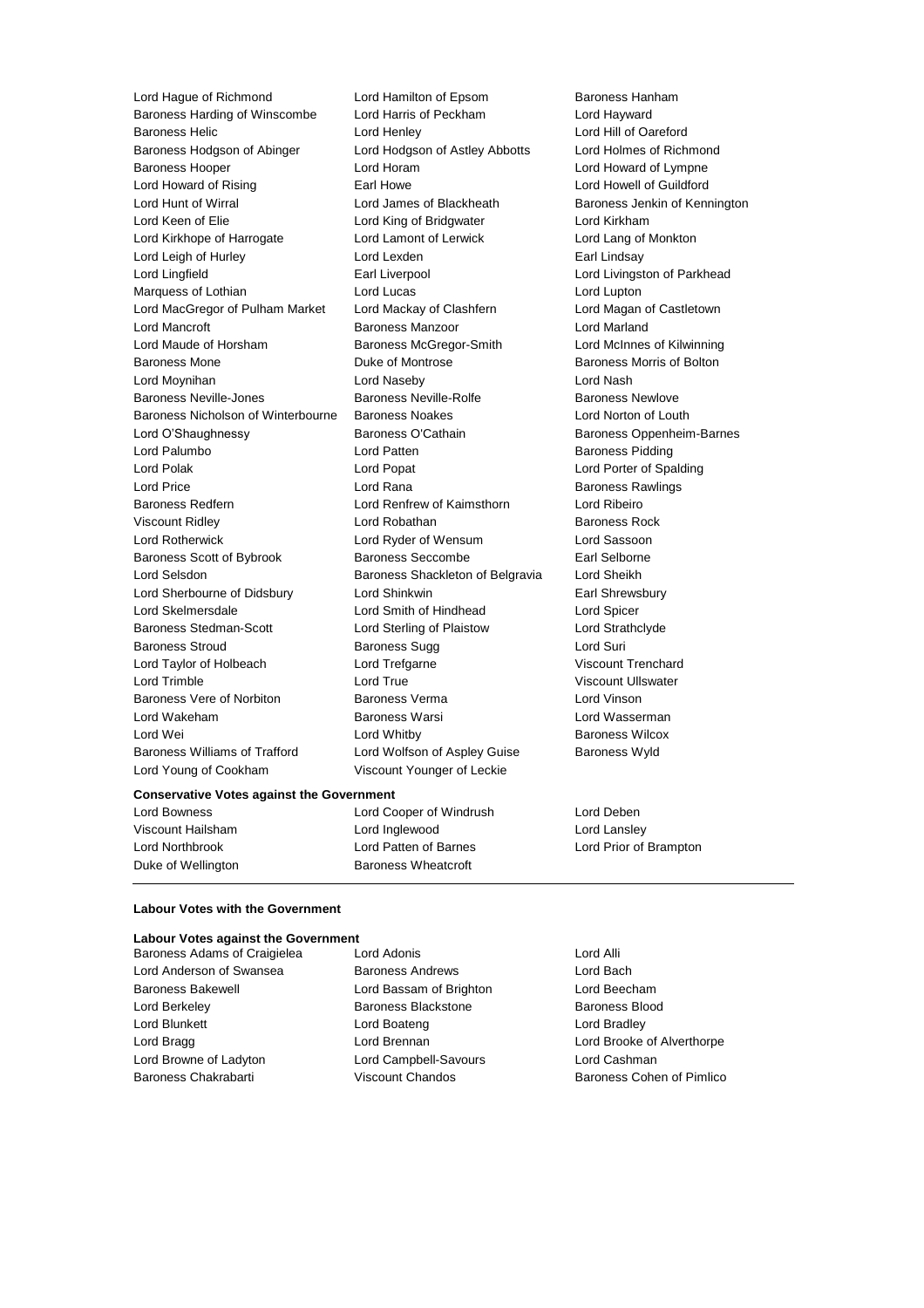Lord Cunningham of Felling Lord Darling of Roulanish Lord Desai Baroness Donaghy **Lord Donoughue** Baroness Drake Baroness Drake Lord Drayson **Lord Dubs** Lord Dubs **Lord Elder** Lord Falconer of Thoroton Lord Faulkner of Worcester Lord Foulkes of Cumnock Baroness Gale **Baroness Golding** Lord Giddens **Baroness Golding** Lord Goldsmith **Lord Gordon of Strathblane** Baroness Goudie Lord Griffiths of Burry Port Lord Hain Viscount Hanworth Lord Harris of Haringey Lord Haskel Lord Haworth Baroness Hayter of Kentish Town Baroness Healy of Primrose Hill Baroness Henig Baroness Hilton of Eggardon Lord Hollick **Baroness Hollis of Heigham** Baroness Howells of St Davids Lord Hughes of Woodside Lord Hunt of Kings Heath Baroness Jay of Paddington Lord Jones Baroness Jones of Whitchurch Lord Judd **Baroness Kennedy of Cradley** Baroness Kennedy of The Shaws Lord Kennedy of Southwark Baroness Kingsmill Baroness Kinnock of Holyhead Lord Kinnock **Lord Knight of Weymouth** Baroness Lawrence of Clarendon Lord Layard Lord Lea of Crondall Lord Lennie Baroness Liddell of Coatdyke Lord Liddle Lord Lipsey Baroness Lister of Burtersett Lord Livermore **Baroness Massey of Darwen** Lord Maxton **Lord McAvoy Communist Communist Communist Communist Communist Communist Communist Communist Communist Communist Communist Communist Communist Communist Communist Communist Communist Communist Communist Commu** Baroness McIntosh of Hudnall Lord McKenzie of Luton Lord Monks Baroness Morgan of Huyton Lord Morgan Lord Morris of Handsworth Baroness Morris of Yardley Lord Morris of Aberavon Lord Murphy of Torfaen Baroness Nye **Lord Pendry Community** Baroness Pitkeathley Lord Prescott Baroness Primarolo Baroness Prosser Lord Puttnam **Lord Radice Baroness Rebuck** Lord Radice **Baroness Rebuck** Lord Reid of Cardowan Lord Robertson of Port Ellen Lord Rooker Lord Rosser Baroness Royall of Blaisdon Lord Sawyer Baroness Sherlock **Viscount Simon** Baroness Smith of Gilmorehill Baroness Smith of Basildon Lord Snape Lord Soley Lord Stevenson of Balmacara Baroness Taylor of Bolton Baroness Thornton Lord Tomlinson Lord Touhig Lord Tunnicliffe Baroness Warwick of Undercliffe Lord Watson of Invergowrie Lord Watts Baroness Wheeler **Baroness Whitaker** Lord Whitty Lord Wood of Anfield **Lord Woolmer of Leeds** Baroness Young of Old Scone Lord Young of Norwood Green

Lord Collins of Highbury Baroness Corston Baroness Crawley

## **Liberal Democrat Votes with the Government**

| Liberal Democrat Votes against the Government |                                     |  |
|-----------------------------------------------|-------------------------------------|--|
| Lord Alderdice                                | Lord Allan of Hallam                |  |
| <b>Baroness Barker</b>                        | Lord Beith                          |  |
| Baroness Bowles of Berkhamsted                | Lord Bradshaw                       |  |
| Lord Bruce of Bennachie                       | Lord Burnett                        |  |
| Lord Campbell of Pittenweem                   | Lord Chidgey                        |  |
| <b>Lord Cotter</b>                            | Lord Dholakia                       |  |
| Baroness Featherstone                         | Lord Foster of Bath                 |  |
| Baroness Garden of Frognal                    | Lord German                         |  |
| Lord Goddard of Stockport                     | Baroness Grender                    |  |
| Baroness Harris of Richmond                   | <b>Baroness Humphreys</b>           |  |
| Baroness Janke                                | <b>Baroness Jolly</b>               |  |
| Lord Kirkwood of Kirkhope                     | Baroness Kramer                     |  |
| <b>Baroness Ludford</b>                       | <b>Baroness Maddock</b>             |  |
| Lord McNally                                  | Baroness Miller of Chilthorne Domer |  |
| <b>Baroness Northover</b>                     | Lord Paddick                        |  |
|                                               |                                     |  |